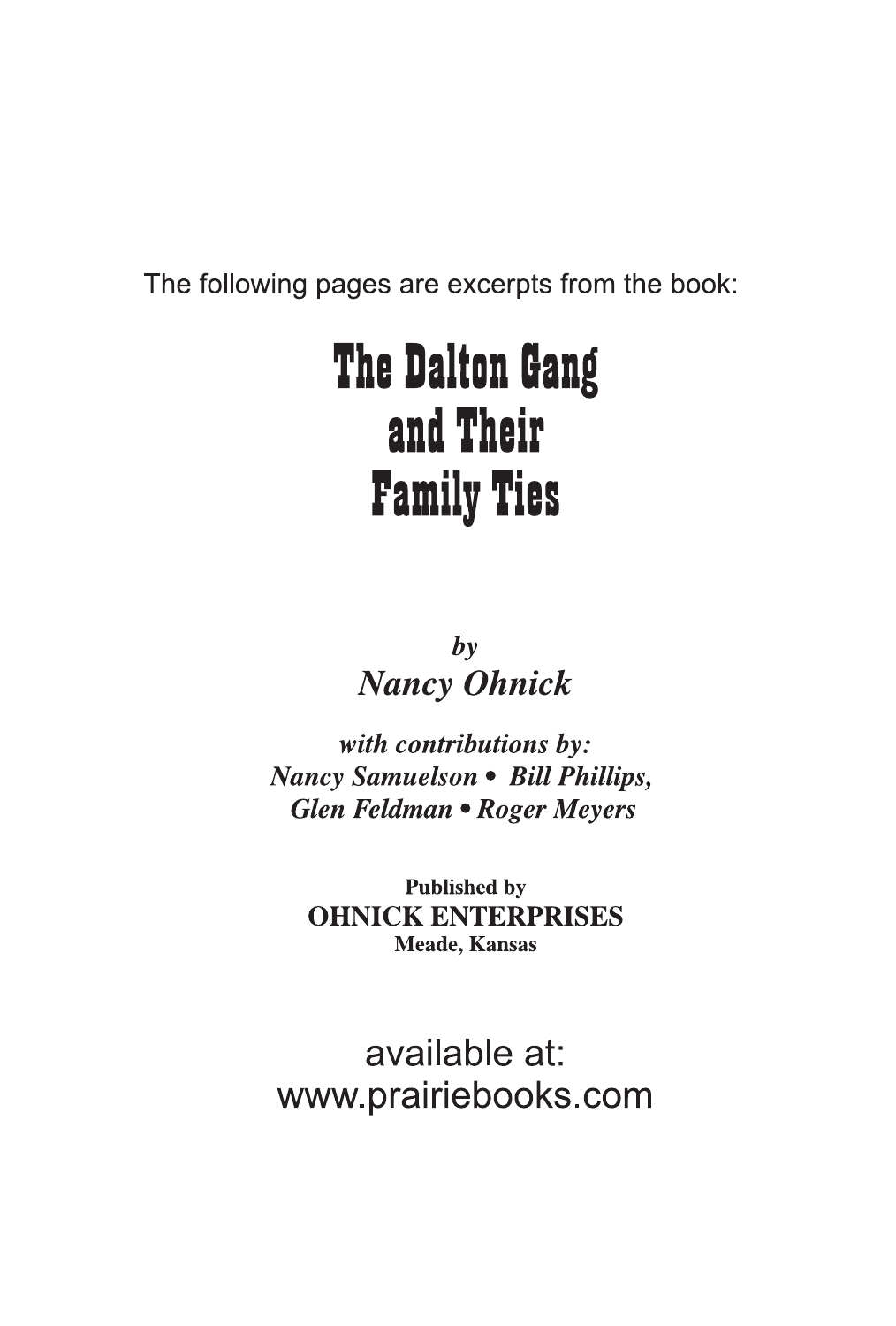

## The Preservation of an Outlaw Hideout

In the southern part of Meade, Kansas, four blocks south of highway 54, still stands the two-room house that was first occupied by Mr. and Mrs. J.N. Whipple. Eva Dalton, sister of the infamous outlaws, married J.N. Whipple October 15, 1887, at which time they moved into the newly constructed house Whipple had built for his bride. The house was on the outskirts of town in those days; the land scape dropped sharply from the house to a streambed to the south where water occasionally flowed into Crooked Creek to the east. A sharp bluff to the south of the streambed formed a canyon of sorts, later dubbed, "Gallop Away Canyon." Taking advantage of the land scape, Whipple built his house half underground with one exposed wall and a door leading from the basement to the south. Their barn also was half sheltered by the earth in the hill below.

Eva Dalton came to Meade shortly after the town was established in 1885. She was engaged in a millinery business with Flor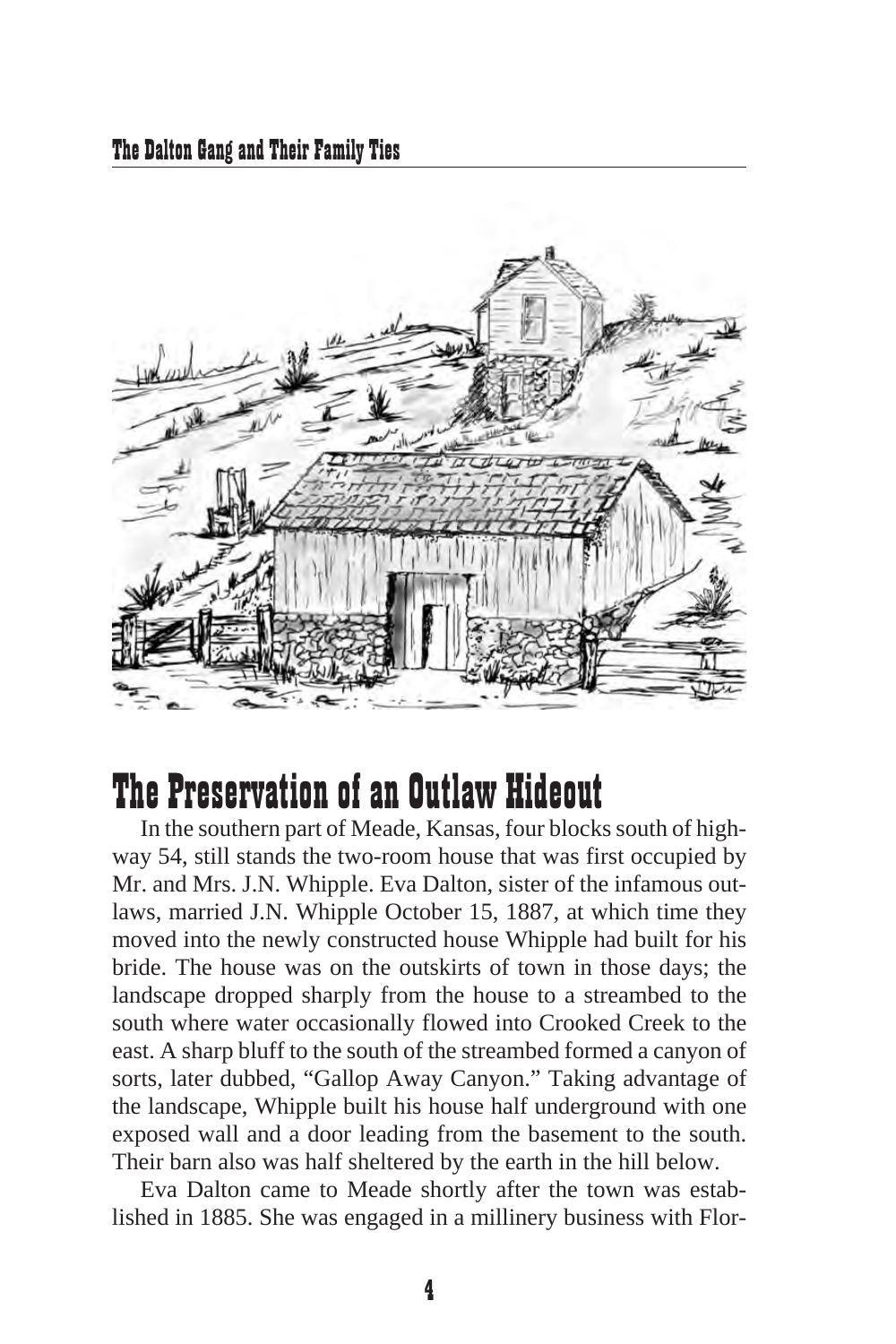ence Dorland, who later married R.A. Harper, an early-day Meade County rancher.

Whipple operated a mercantile store on the northwest corner of the square. Fairly successful as a businessman, he was reported to have been a good poker player, often holding games at the Whipple home.

The Dalton brothers were reportedly seen several times in Meade before a price was set on their heads, but their sister was never heard to mention their names after they became famous.

The Whipples left Meade by early 1892, and their property was sold under fore closure. Soon after, the H.G. Marshall family moved into the house. The new occupants discovered a tunnel from the house to the barn. Inside the house the mouth of the tunnel was hidden by a small closet beneath the stairway leading to the two-room basement of the place. The tunnel was constructed by placing beams of wood across a deep rain wash which were then covered with earth. It was barely large enough for a man to walk through in a stooped position. From the house the tunnel led into a small feed room in the barn, which hid the tunnel entrance.

One of the Marshall daughters, Mrs. Roy Talbott, often told the story that several times horseback riders came up the canyon to the barn; placed their hoses in the barn and came on into the house through the tunnel. When the surprised riders learned that another family occupied the house, other than the Whipples, they immediately fled back through the tunnel, mounted their horses and galloped away.

Legend has it that many of the old-timers of Meade were

very friendly with the Dalton Gang and thus the gang never raided the Meade banks or committed any overt acts in this vicinity. Old timers were always tight lipped about the notorious brothers.

In 1934, the Wayne Settle family was living in the house. At that time an old man came through Meade from Ohio on

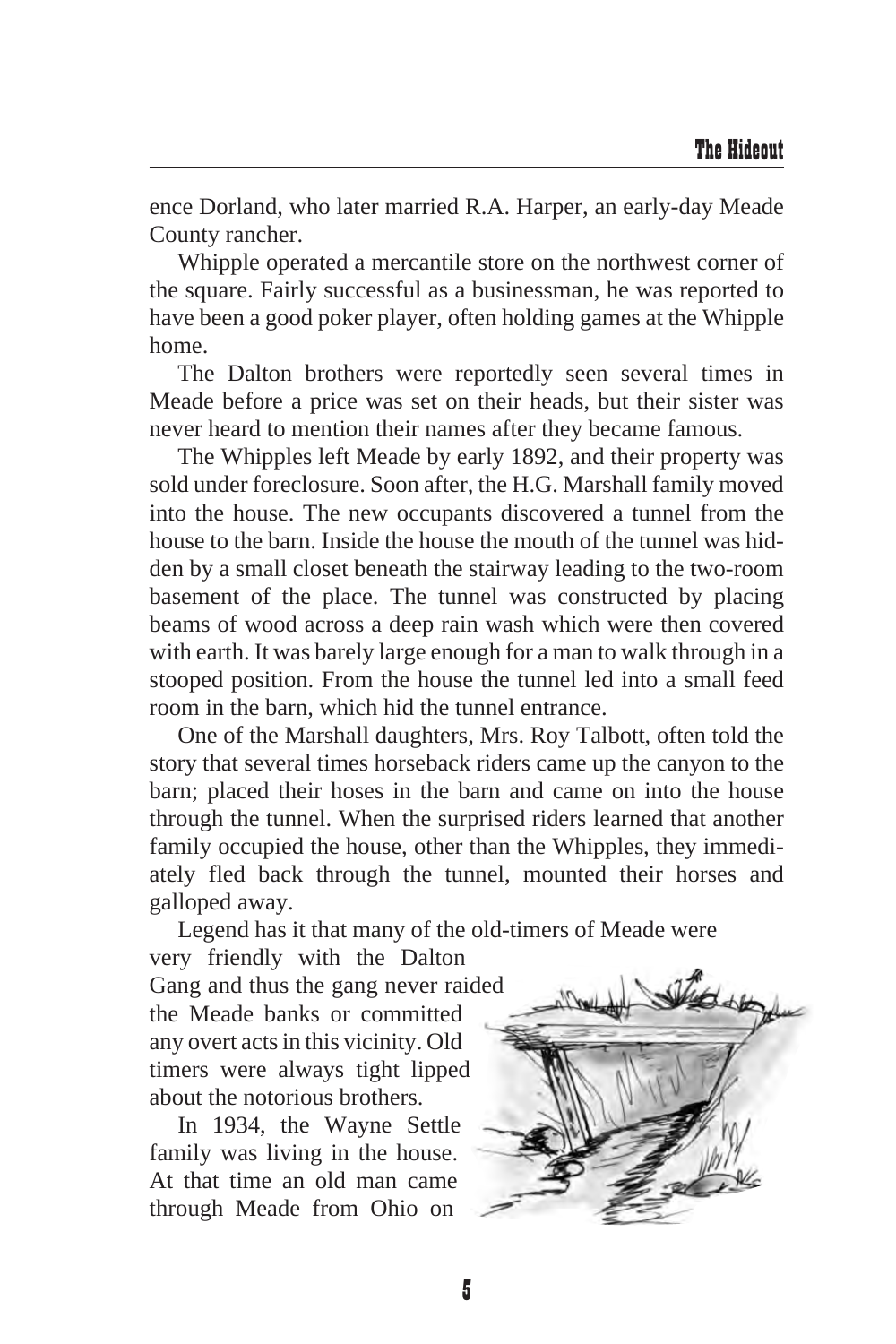# EVA  $\boldsymbol{\delta}$ JOHN

*by Nancy Ohnick* 

Looking into a person's past a hundred years later is quite an undertaking, as this editor discovered while trying to reconstruct events in the lives of Eva Dalton and J.N. Whipple as they took place in Meade, Kansas, in the years of 1885 through 1892.

I have been through all the local newspapers of the day (there were three of them in Meade Center at the time), through many records in the Register of Deeds' Office and the Treasurer's Office in the Meade County Court House, as well as all the history books I could find. The following is my conclusion supported by all the above.

It seems that J.N. Whipple and R.A. Harper had been friends for a long time. History tells us that Mr. Harper came to Meade County as early as 1884, when he came through on a cattle drive from Texas and decided to homestead here. I have no background on Mr. Whipple, but his ads for Whipple's Headquarters, "The Buffalo Store," start showing up in the local papers when they began in 1885. Some think he was the first merchant in Meade Center (as Meade was called in the early days). One local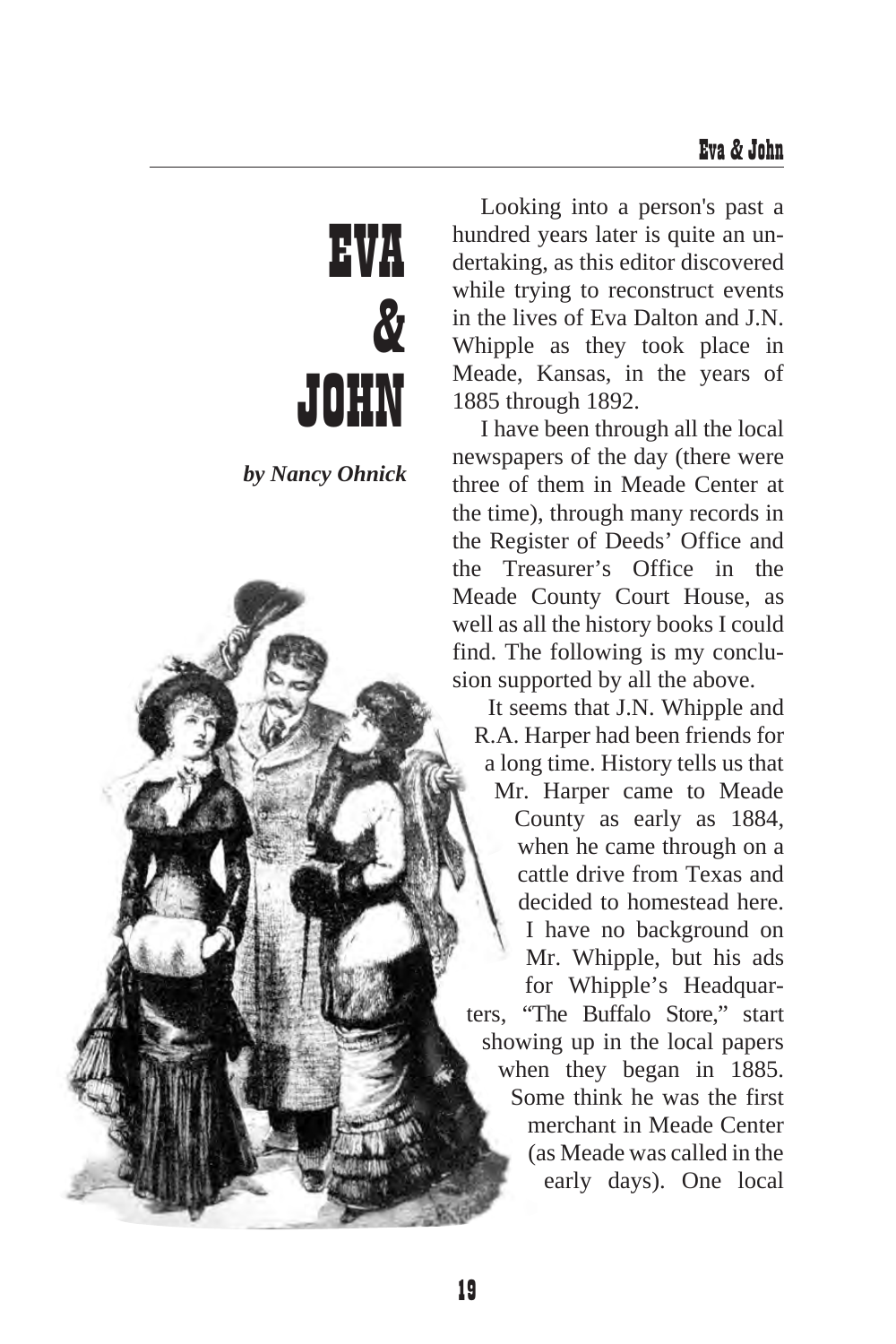#### The Dalton Gang and Their Family Ties

newspaper says he was formerly of Wellington, Kansas.

I mention them both because their lives seem to be intertwined throughout my story. They married best friends and seemed to remain close through the years I traced them.

John Whipple was a merchant. He had a mercantile store on the northwest corner of the square in Meade. From his ads we see he sold fancy groceries, fine clothing, boots, shoes and gents furnishings, wholesale and retail. It was named the "Buffalo Store" and a sign was displayed in the front of his building with a picture of a buffalo.

A bachelor in his mid-thirties, John Whipple was a well-respected businessman. He made the local "City News" any time he went away on business, had a mishap, or was taken ill. I first find John in this column when he served on the refreshment committee for the grand opening of the New Opera House. One article recommended him as good material for City Council in an upcoming election. He must have been friends with the newspaper editors as they re ferred to him as "Johnny Whipple" and "Whip" on several occasions.

We don't know when Eva Dalton and her friend Florence Dorland came to town. They were said to have come from Chetopa, Kansas, and that

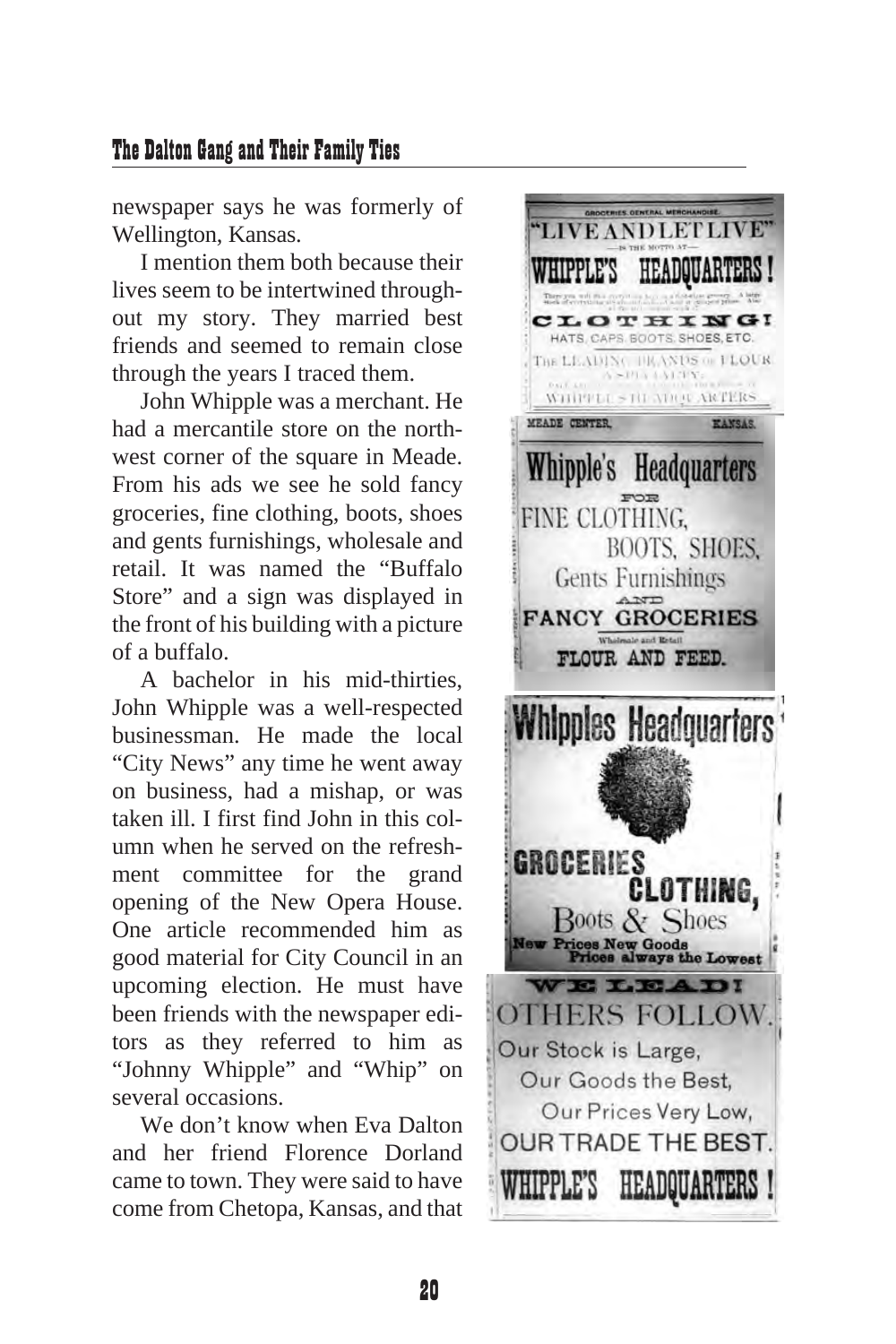### The Dalton Family

*by Nancy Samuelson*

A lot has been written about the Dalton Gang, and much of what has been written is nonsense or pure fiction. Early writers invented "facts" and these "facts" have been copied and repeated by later writers. Some writers are still inventing new stories about the Dalton Gang family. Much of the literature in books and Western mag-

#### **Nancy B. Samuelson, Lt. Col. USAF. Ret.**

Nancy Samuelson was born November 12, 1940, in Dent Co. Missouri. She is the daughter of Raymond and Rosa Dalton McDonough. She has a Bachelor of Arts degree from Harris Teacher's College, St. Louis, Missouri and a Master of Business Administration from Syracuse University.

Nancy served in the United States Air Force from 1964-1984. She served in a variety of management and command positions in the logistics career fields for about fifteen years; then as an Assistant Professor of Aerospace Studies in the Air Force ROTC (Reserve Officer Training Corps) program at the University of Connecticut. She is also the graduate of a number of professional military schools. Military awards and decorations include the Bronze Star, the Meritorious Service Medal and Outstanding Supply Officer of the Year. Overseas tours of duty were in England and Thailand.

Nancy is married to Dr. Reid R. Samuelson (PhD Electrical Engineering) also a re tired Air Force Lt. Col. The Samuelsons live in a 200 year old house in rural Connecticut.

Since retirement, Nancy keeps busy with research, writing and gardening activities. Research and writing projects focus primarily on women in the military, western history and genealogy. Her articles and book reviews had appeared in Air University Review, Armed Forces and Society, Minerva, Quarterly Report On Women And The Military, The Herb Quarterly and in a number of genealogical publications.

Her interest in the Dalton Gang began when she started researching her own Dalton family line. Both families came from the same general area of Virginia, but so far no common ancestor has been found.

Nancy Samuelson has published a book, The Dalton Gang Story, that contains a much more in-depth look at the Dalton family as well as copies of all the materials she used to document the facts she presented here. It is recommended reading for Dalton family members who want genealogical information. Shooting Star Press, PO Box, Eastford, CT 06242.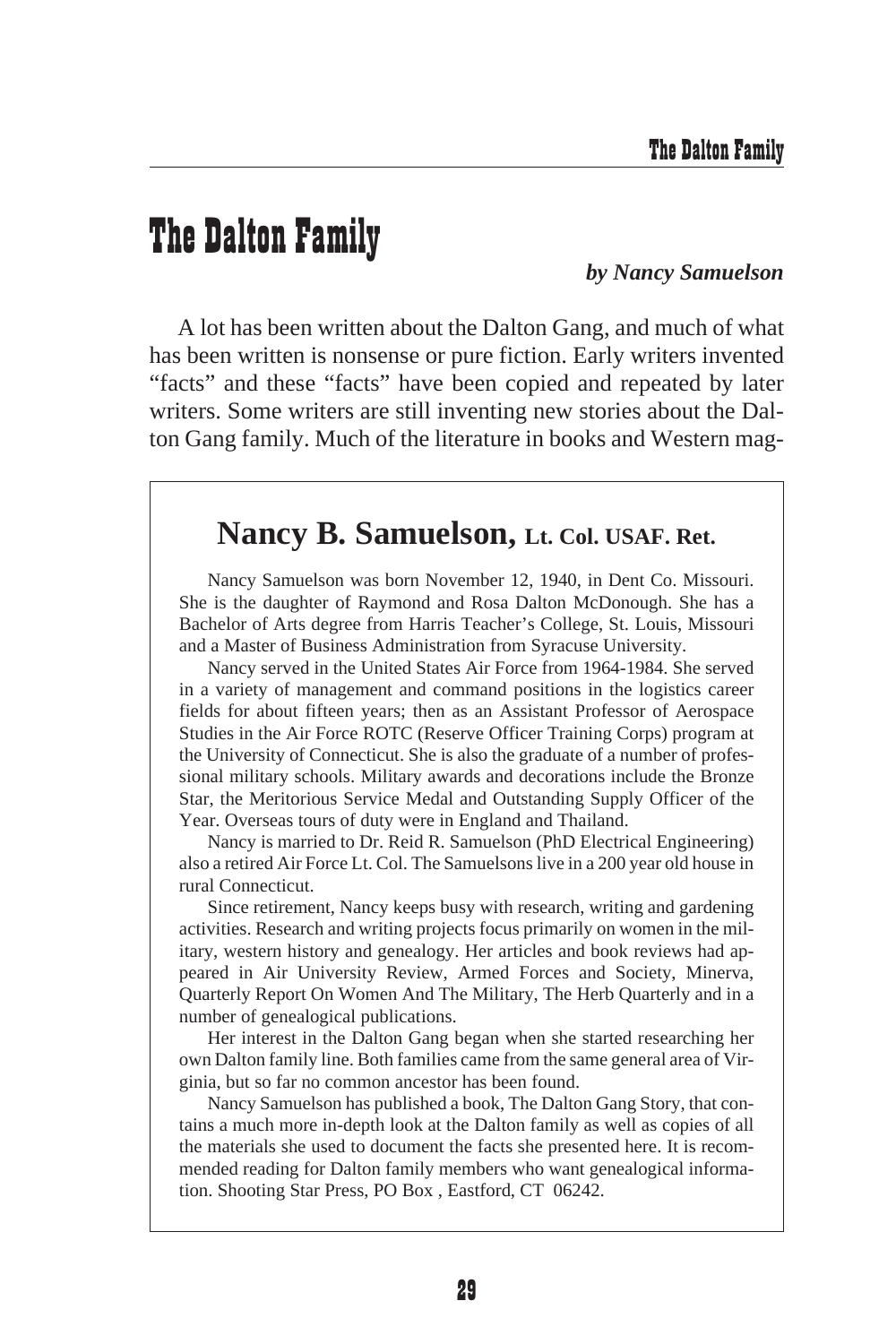#### The Dalton Gang and Their Family Ties

azines such as *Real West*, *True West*, etc. is extremely inaccurate. *The Dalton Gang* by Harold Preece is a very readable book about the Daltons but it contains a lot of incorrect information.

The best book to date about the Daltons is *Dalton Gang Days* by Frank F. Latta. Latta repeatedly interviewed Emmett Dalton, the brother who survived the Coffeyville, Kansas, bank robbery attempt; Littleton Dalton, an older brother of the outlaws; and numerous law men who were involved in attempting to bring the Daltons to justice.

Latta had to wait until after Emmett's death to publish his book because Emmett refused to allow anything to be published that disagreed with his two books, *When The Daltons Rode* and *Be yond The*  Law. Emmett's books contain a lot of fiction and they do not always agree with each other. *West Of Hell's Fringe* by Glenn Shirley is a well-researched and documented book and contains a lot of material on the Daltons.[1]

The Dalton Gang consisted of Robert, Gratton and Emmett Dalton, and various other men who rode with them when they robbed trains. The entire outlaw career of the gang lasted just about two years. The first robbery attempt was in Alila, California, in February, 1891, and the gang's activities ceased in October, 1892, when they attempted to hold up two banks at the same time in Coffeyville, Kansas. Robert, Gratton and two other gang members were killed in the Coffeyville raid. Emmett was badly injured; he received about twenty bullet wounds. He was sentenced to life in prison but was par doned after serving fourteen and a half years.

Robert, Gratton and an older brother, Frank, had all served as U.S. deputy marshals out of Fort Smith, Arkansas, before the younger brothers turned to crime. Emmett had also served as a posseman with his brothers. Frank Dalton was killed while trying to arrest whiskey runners in the Indian Territory. After his death the other three brothers were accused of stealing horses. The ex-police Daltons then left the Oklahoma Territory and joined the older brothers in California and shortly after turned to robbing trains.

Bill Dalton was the fourth of the Daltons to turn outlaw. He was not a member of the Dalton Gang, but after the Coffeyville raid he joined the Bill Doolin Gang. After several robberies with the Doolin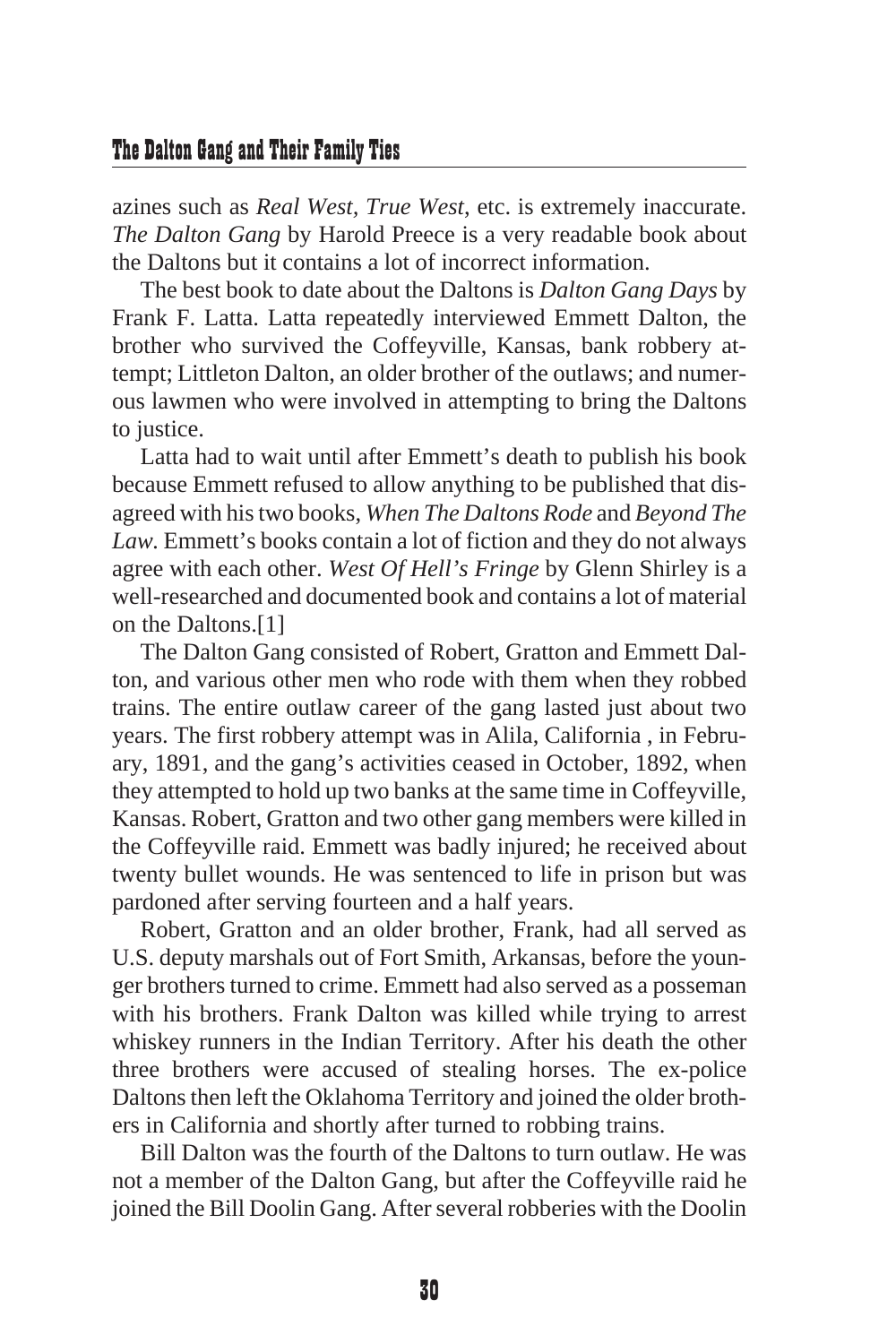![](_page_7_Picture_1.jpeg)

## When the Daltons Rode

*By Bill Phillips*

*Bill Phillips is the grandson of Elizabeth Dalton, sister to the notorious outlaws. At the time of this writing, Bill still lived in the "Territory of Oklahoma" where so many of the family ended up. The following is his story of the Daltons and his family ties.*

*\_\_\_\_\_\_\_\_\_\_\_\_\_\_\_\_\_\_\_\_\_\_\_\_\_\_\_\_\_\_\_\_\_\_\_\_\_\_\_\_\_\_\_\_*

The Dalton brothers, there were ten of them, will always be remembered for the misdeeds of the four bad ones, Grat, Bob, Emmett, and Bill. They rode across the Cherokee Strip a century ago and provided a never-ending source of stories for the newspapers of the day, while most of the Dalton family led honest and sedentary lives in the King fisher area. The three brothers were credited with shootings and robberies from one end of the country to the other.

The rumor that the Daltons might be headed for a particular town struck terror in the hearts of its businessmen. Those who claimed to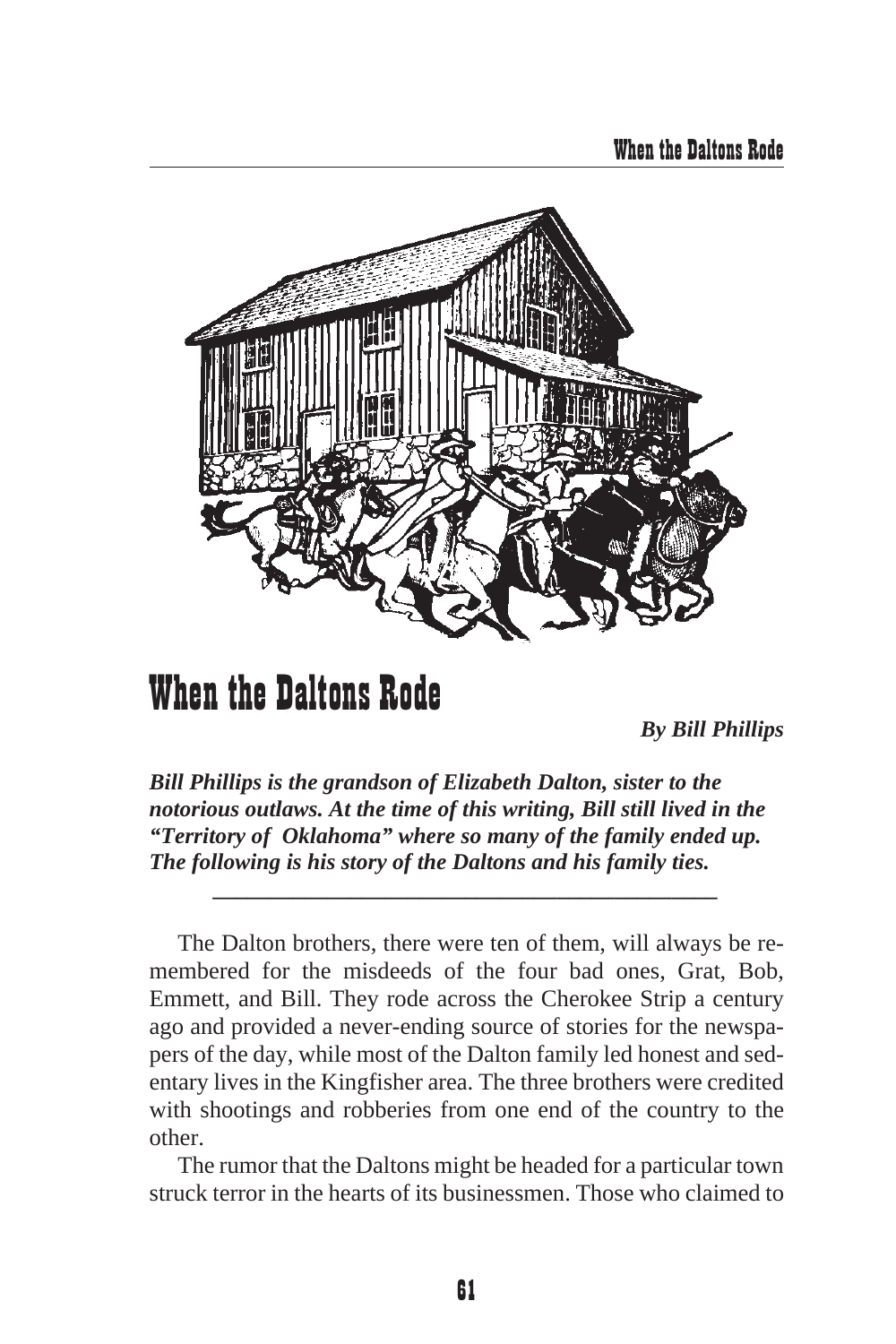#### The Dalton Gang and Their Family Ties

know said one good reason why the Daltons were the way they were was because of their bad blood.

Adeline Younger Dalton, mother of the clan, was the aunt of another family of outlaws, the Youngers. Her nephews, Cole, Bob, and Jim, rode the outlaw trail in the fashion of some more of their relatives, Frank and Jesse James.

The Dalton boys were the sons of James Lewis and Adeline Younger Dalton, who had brought them out of Missouri at the start of the Civil War and settled the family on a farm near Coffeyville, Kansas, just north of the Indian Territory. It was a wild and lawless frontier town where the young boys grew up on the tales of their outlaw relatives.

When the new Oklahoma Territory was opened in 1889, the Dalton family joined the land rush and the father and older sons obtained claims near Kingfisher, Oklahoma.

The claim that James and Adeline Dalton chose was the SW 1/4 of sec. 11, in township 17, north of Range 8, west of the Indian Meridian in Oklahoma. This claim contained 160 acres, all bottom land, 6 miles northeast of the town of Kingfisher, Oklahoma. Times were hard in the new raw land. James Lewis Dalton, father of the clan, returned to Kansas to work in Coffeyville while Mrs. Dalton remained on the claim with the children to prove it up.

James Lewis Dalton died in 1890, leaving the family on their own. He was buried at the Robbins Cemetery in Dearing, Kansas, near Coffeyville.

Four of the sons served as deputy marshals from time to time while the fifth moved to Montana and eventually to California. Bill Dalton served with the State of California two terms. Charles, Ben and Littleton Dalton took claims near Kingfisher. Henry Coleman Dalton participated in the Cherokee Strip land rush and took a claim near Enid, Oklahoma.

Frank, one of the elder of the brothers, was killed in 1887 while serving as a deputy in a fight with Indian horse thieves in Indian Territory. Another brother, Gratton, usually called Grat, also became a lawman. He was wounded while on duty in 1888. Bob and Emmett served as deputies for a time, but gradually they drifted to the other side of the law.